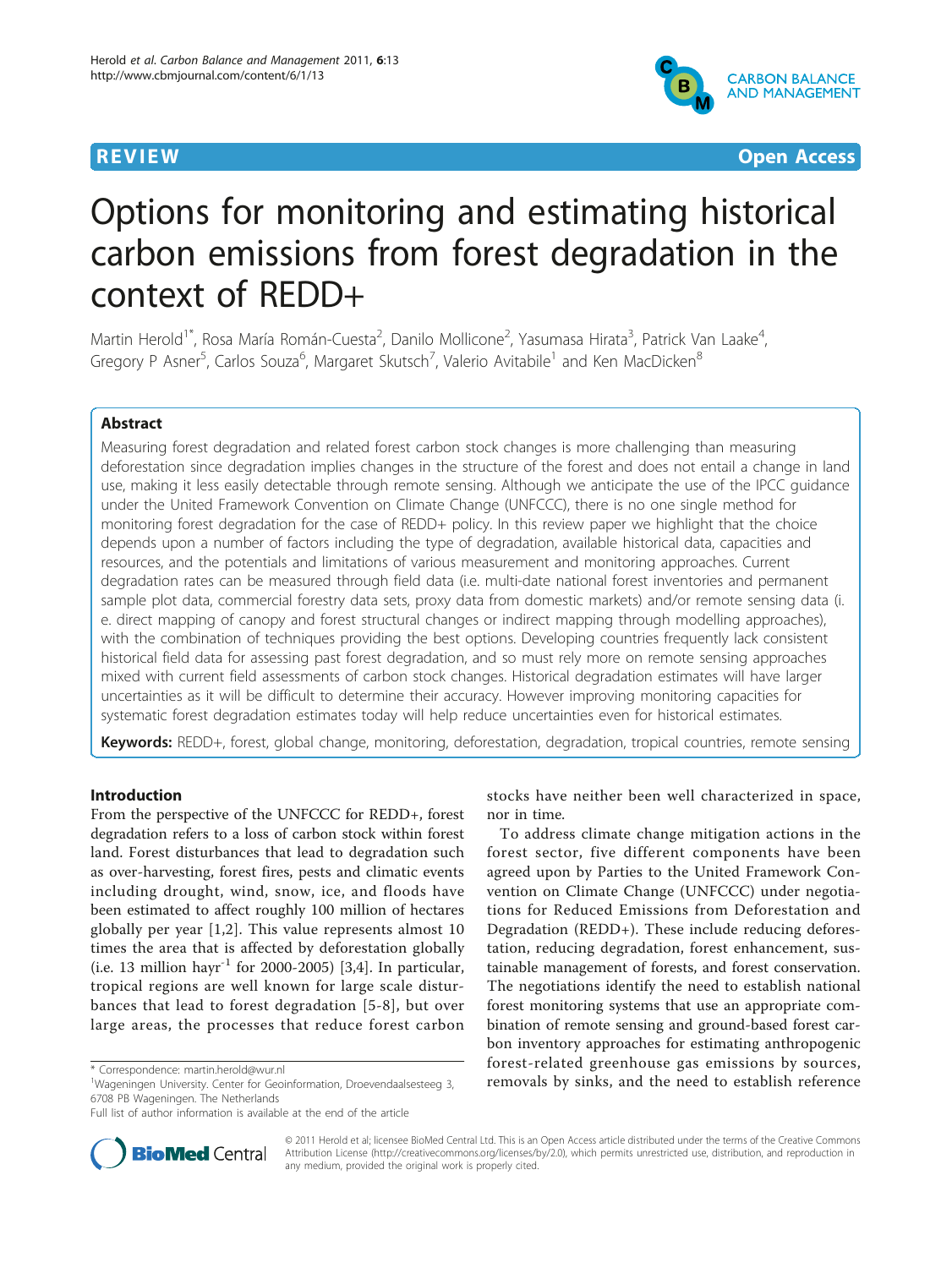emission levels using historical data and adjusted for national circumstances [[9\]](#page-5-0).

Issues related to assessing and monitoring forest degradation and associated carbon stock changes have been subject to international debate on the political and technical level [\[10,11\]](#page-5-0). Recent history is of particular interest in the early stages of REDD+ implementation, in order to understand which drivers and activities have led to forest degradation and to quantify the carbon emissions caused by this process to provide a reference emission level. Because of the risk that action on deforestation may increase degradation, this is necessary to prove that REDD+ implementation has a positive impact [[12\]](#page-5-0).

Here we provide an overview of methods and approaches for monitoring carbon emissions from forest degradation, with a focus on historical periods. We structure the review around a set of critical issues and assumptions, as follows:

• REDD+ has specific monitoring requirements including a focus on the national level, the use of the IPCC guidance, the need to establish a reference emission level, and to assess how REDD+ policies and measures address the drivers and activities causing forest carbon loss,

• The IPCC guidance suggests the use of activity data (changes in extent of areas affected) and emission factors (changes in carbon stock within areas) to estimate emissions on the national level, with most effort to be put on the most important emission sources (i.e. key category analysis), and with different ways to handle uncertainties (i.e. different Tiers for carbon stock estimation), encouraging continuous improvements over time,

• Current and historical assessments of forest degradation need to be consistent, in order through serial correlation to reduce the impact of absolute uncertainty,

• Different methods including field measurement and remote sensing are needed to derive activity data and emission factors for different degradation processes. The data availability varies for differing historical periods and regions.

## **Discussion**

## Requirements for monitoring - definitions, drivers and the IPCC guidance

Equation 1 provides a conceptual overview of how to estimate gross carbon emission (Cgr\_em) from forest land due to deforestation and loss of carbon stock in forest land remaining forest land, at the national level. Following the Good Practice Guidance for Land Use, Land-Use Change and Forestry (GPG-LULUCF) [[13](#page-5-0)] and the Guidelines for Agriculture, Forestry and Other Land Use (AFOLU) [[14](#page-5-0)], forest degradation uses methods to assess carbon stock changes in forest land remaining forest land, using a combination of activity data and emission factors. While deforestation usually removes almost all of the forest carbon stock permanently, the losses in term of carbon stock due to forest degradation depend on the type and the frequency of the human-induced disturbances. The equation demonstrates that the definition and distinction of deforestation and degradation need to be clear, and that different types of degradation processes exist.



Forest degradation can be defined in many ways [[15-17](#page-5-0)] but no single definition has been agreed upon at international level. Forest degradation, from the point of view of the UNFCCC for REDD+ purposes, refers to a loss of carbon stock within forest land that remain forest land [\[11\]](#page-5-0). The UNFCCC also refers to anthropogenic emissions and removals. Thus, we assume that degradation represents a human-induced negative impact on carbon stocks, with measured forest variables (i.e. canopy cover) remaining above the threshold for the definition of a forest. This threshold and other parameters vary from country to country but need to be applied consistently over time.

Besides the definition, in the REDD+ context it is necessary to understand the drivers and activities causing degradation. Such information is needed not only for formulating appropriate REDD+ strategies and policies, but also for the definition of suitable methods for measuring and monitoring. Various types of degradation will have different effects on the forest (carbon) and will result in different types of indicators (i.e. trees being removed, canopy damaged), which can be used for monitoring degradation using in situ and remote methods. Usually, different degradation processes are present within one country, with interactions among processes and recurrent events that leads to even more carbon emissions. Forest degradation processes may or may not affect large areas, but usually they are not equally distributed over the country's territory. They are often focused on specific areas, and this should be considered in national measurement and monitoring efforts [\[18,19](#page-5-0)].

The main drivers for direct forest degradation include: a. Extraction of forest products for subsistence and *local markets:* privately or communally managed forests are often subject to extraction of forest products for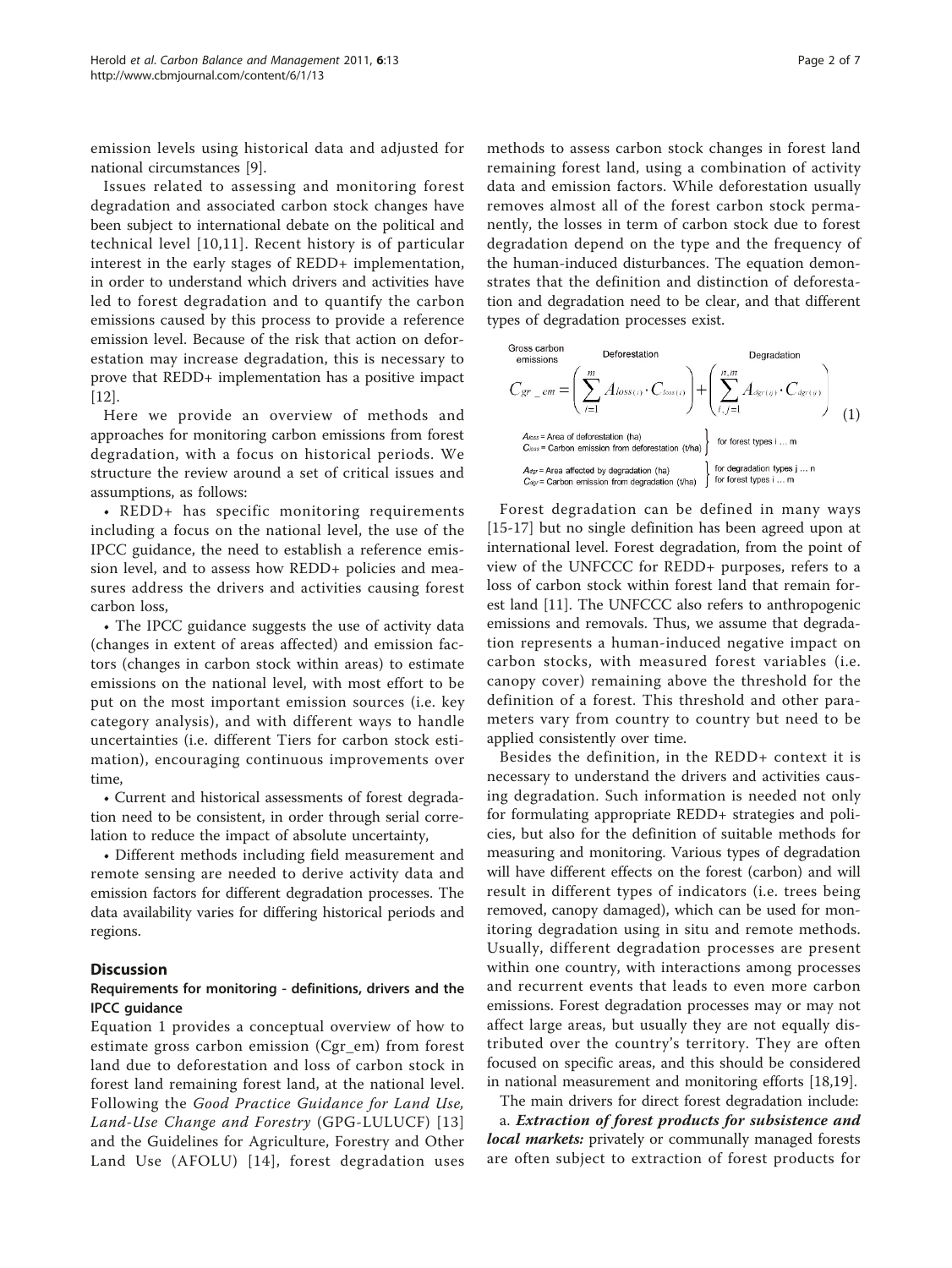immediate use or sale by local households, such as collection of fuelwood for cooking, collection of fruits, roots and other edible or medicinal tree parts, collection of fodder for livestock, and harvesting of timber and thatch for construction. In addition, most developing countries have seen rapid urbanization in recent decades, which has created a market for forest-based products (i.e. charcoal) that, in some cases, has resulted in forest degradation.

b. Industrial/commercial extraction of forest products: Large scale selective logging and other harvesting practices often occur in unregulated forest areas, exacerbated by poor logging practices such as multiple entries into forests [\[20\]](#page-5-0).

c. Uncontrolled anthropogenic wildfire: This is a major source of degradation in many types of forests, and may be deliberate or accidental.

UNFCCC Decision 4/CP.15 [[9\]](#page-5-0) requests: "To use the most recent Intergovernmental Panel on Climate Change guidance and guidelines, as adopted or encouraged by the Conference of the Parties, as appropriate, as a basis for estimating anthropogenic forest-related greenhouse gas emissions by sources and removals by sinks, forest carbon stocks and forest area changes". In this context, countries should consider two measurement components to estimate the emissions associated with forest degradation:

1) Areas of forest that remain forest and are affected by degradation (considered at the national level), ideally stratified into different disturbances or degradation types. How much forest area, and where, is undergoing degradation? Such statistics, calculated through forest inventories or through remote sensing, are also referred to as Activity Data (AD). The GPG-LULUCF identifies three approaches to represent land areas, in increasing order of complexity [[13](#page-5-0)]. For the assessment of forest degradation, only the most complex third approach seems most appropriate, where changes in land use categories can be tracked on a spatial basis [\[10\]](#page-5-0).

2) Changes in forest carbon stocks due to the degradation processes per unit area. How much carbon is lost from the forests and released to the atmosphere due to the degradation process? Such amounts, commonly measured through forest field sampling and repeated forest inventories (and reported as  $MgCha^{-1}yr^{-1}$ ) are also referred to as Emission Factors (EF). These changes should be calculated for each of the five forest carbon pools: aboveground biomass, belowground biomass, deadwood, litter, and soil organic matter [[13](#page-5-0)]. The IPCC [[13](#page-5-0)] provides three tiers for estimating emissions, with increasing levels of data requirements, analytical complexity and increasing accuracy. Tier 1 uses IPCC default values; Tier 2 uses country-specific data (i.e. collected within the national boundary) and Tier 3 uses actual inventories with repeated measurements to directly measure changes in forest biomass and/or well parameterized models in combination with plot data [[10\]](#page-5-0).

The IPCC guidelines [[13\]](#page-5-0) also provide the concept of key source categories that should be assessed and selected. A key source category is "an emission or sink category that is prioritized within the national inventory system because its estimate has a significant influence on a country's total inventory of direct greenhouse gases in terms of the absolute level of emissions, the trend in emissions, or both" [\[13\]](#page-5-0). Key source categories should be estimated using higher tiers where possible and thus help to focus the available monitoring resources on the most important components.

## Field observations and expert surveys to assess degradation

A critical step in estimating forest degradation is a well designed and implemented field sampling scheme to collect carbon stock data on the ground, in order to assess carbon stock changes over time. Field methods to evaluate carbon stock changes include [\[10\]](#page-5-0):

➣ Inventory-based approaches (national, subnational),

➣ Data from targeted field surveys (including interviews) and from research and permanent sample plots, often implemented as local studies,

➣ Commercial forestry data (i.e. logging concessions and harvest estimates),

 $\triangleright$  Proxy data from domestic markets (charcoal, subsistence) such as timber production rates estimated from sawmill, sales, and export statistics [[21](#page-5-0)].

If available, the collection of national forest data through periodic forest inventories since the 1980s allows the estimation of emissions associated with historical and current forest degradation processes [[22\]](#page-5-0). When designing the sampling scheme of a National Forest Inventory, both the forest ecology and forest type are important in determining the expected biomass content and general properties of growth dynamics, and human practices that alter forest carbon, including degradation activities that reduce the carbon stock, need to be considered [[23](#page-5-0)] and data collected stratified accordingly. Interactions between drivers, where significant, also need to be taken into account.

The estimation of forest carbon stock change with relatively low uncertainty (i.e. at Tier 3 level) assumes that consistent measurements are made at different points in time, i.e. before the degradation and at several points in time afterwards, to establish reliable emission factors. In most developing countries, however, the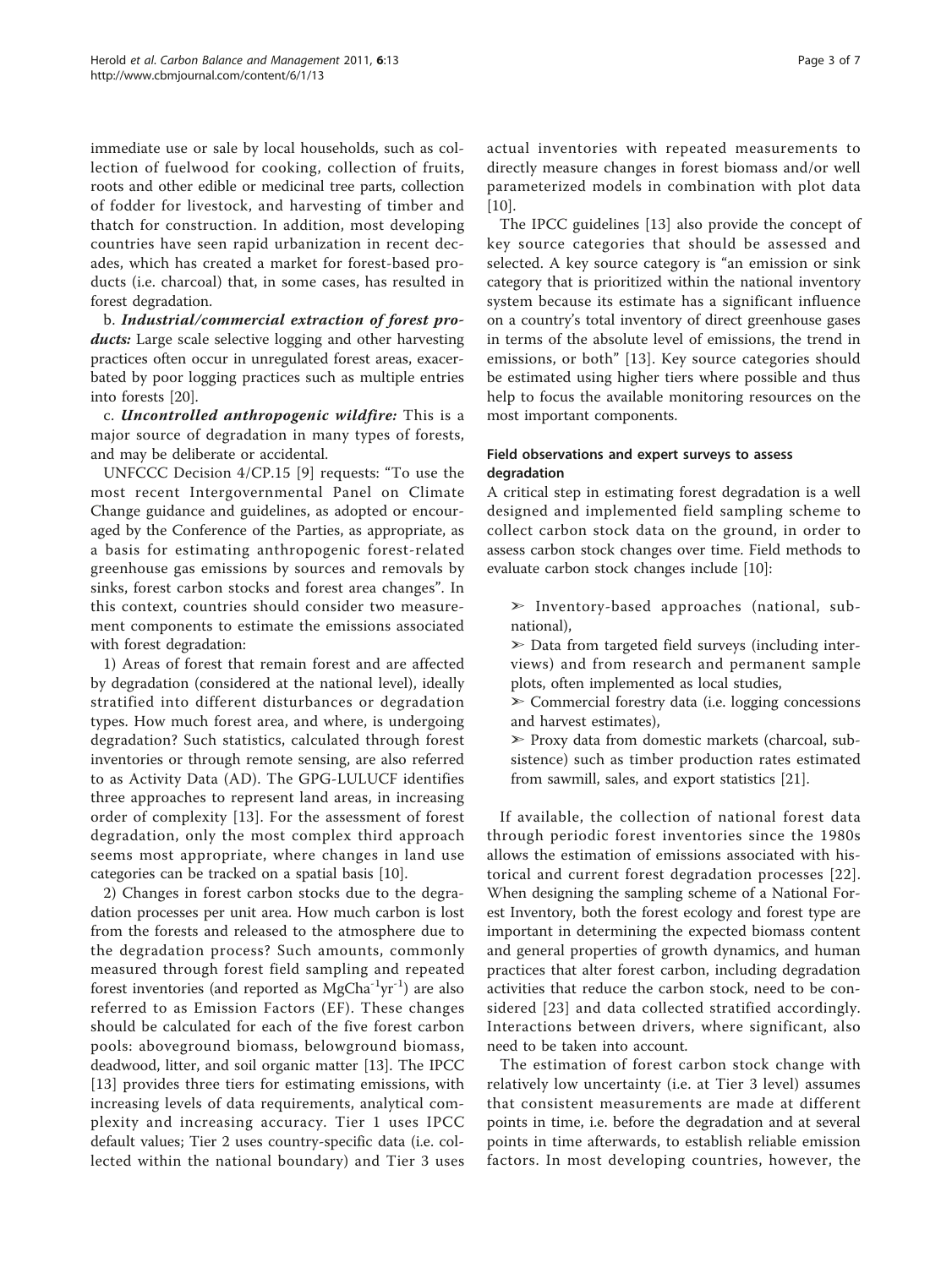necessary long-term forest datasets are almost non-existent, or are focused on specific field assessments for commercial timber which cover only limited parts of the country. In these cases, the time variable has to be substituted by space (e.g. evaluating the net carbon stock decreases over a large area where all the successional stages of managed and unmanaged forests are present). This latter approach would consider the carbon stocks of intact and unmanaged forests as the reference value and by comparison would estimate the emissions of the degraded forests per unit of area.

Permanent sample plots are typically used to monitor changes in studies on forest resources and temporal dynamics. When historical records exist, it is worthwhile repeating measurements using the same sampling scheme. Forest inventory data are routinely collected by forestry organizations in many countries and are usually not focused on assessing the impact of forest degradation on carbon stocks. However, earlier inventories, for example those that focus on merchantable volumes of commercially interesting species, can be correlated with similar inventories in the present era, supplemented by information on forest properties that allows for the assessment of biomass, enabling an estimate of historical biomass content of the forest [\[24](#page-5-0)].

## Remote sensing methods to measure degradation

Measurement and monitoring of the area affected by forest degradation through remote sensing offers a series of advantages: i) it represents a consistent, coherent, transparent and fairly accurate way of reporting on area, and it allows for near-real time reporting on land use changes, ii) it offers spatially detailed national data even on remote and logistically complicated regions, and iii) it is the only approach that offers, potentially at least, objective information on historical trends in areas where data do not exist today. However, it also has several disadvantages: i) it can be hampered by clouds in some regions (for optical data), ii) it is limited by the technical capacity to sense and record the change in canopy cover (for fine-scale changes) and iii) image interpretations may be difficult equivocal and/or labor intensive, especially if national estimates are to be derived. Not all degradation processes can be monitored with high certainty using remote sensing data (Table 1). The more severe the degradation and the canopy damage, the easier it is to accurately map it from satellite observations [[25\]](#page-5-0). Mapping from aircraft provides much more detail and resolves most of the limitations inherent to space-based measurements [[26-28\]](#page-6-0).

Mapping forest degradation with remote sensing data is more challenging than mapping deforestation [[29](#page-6-0)] because the degraded forest is a complex mix of different land cover types (vegetation, dead trees, soil, shade) and the signature of the degradation often changes within 1-2 years [\[30](#page-6-0)-[32\]](#page-6-0). So far, to address forest degradation, medium spatial resolution sensors, such as Landsat, ASTER and SPOT, have mostly been used for degradation mapping. High and very high resolution satellite imagery, such as Ikonos or Quickbird, and aerial digital imagery acquired with videography have also been used. Methods for mapping forest degradation range from simple image interpretation to highly sophisticated automated algorithms [\[10\]](#page-5-0).

With these issues in mind, there are three main approaches to evaluating forest degradation with remote sensing:

➣ Direct detection of degradation processes (observing forest canopy damage) and area changes, in which the features of interest to be enhanced and extracted from the satellite imagery consist of forest canopy gaps, small clearings and the structural forest changes resulting from disturbance [\[31](#page-6-0),[33,34](#page-6-0)]. This approach requires frequent mapping because the spatial signatures of the degraded forests change once canopy gaps close (i.e. gaps are covered by low-biomass secondary species).

➣ Indirect approaches (observing human infrastructure) are useful when degradation intensity is low (little canopy damage) or when the direct approach cannot be applied due to infrequent coverage and little spectral evidence remains from the canopy gaps. The remote sensing analysis focuses on the spatial distribution and evolution of human infrastructure (i.

Table 1 Forest degradation activities and their degree of detection using Landsat-type data, adapted from [\[44\]](#page-6-0).

| <b>Highly Detectable</b>                                                                                                                                                                                                                               | Detection limited & increasing data/<br>effort                                                                                                                                                                           | <b>Detection very limited</b>                                                                                                                                                                            |
|--------------------------------------------------------------------------------------------------------------------------------------------------------------------------------------------------------------------------------------------------------|--------------------------------------------------------------------------------------------------------------------------------------------------------------------------------------------------------------------------|----------------------------------------------------------------------------------------------------------------------------------------------------------------------------------------------------------|
| • Deforestation<br>• Forest fragmentation<br>• Recent slash-and-burn agriculture<br>• Major canopy fires<br>• Major roads<br>• Conversion to tree monoculture<br>• Hydroelectric dams and other forms of flood<br>disturbances<br>• Large-scale mining | · Selective logging<br>• Forest surface fires<br>• A range of edge-effects<br>· Oldslash-and-burn agriculture<br>· Small scale mining<br>• Unpaved secondary roads (6-20 m wide)<br>• Selective thinning of canopy trees | • Harvesting of most non-timber plants<br>products<br>• Low-mechanized selective logging<br>$\cdot$ Narrow roads (< 6 m wide)<br>• Understory thinning and clear cutting<br>· Invasion of exotic species |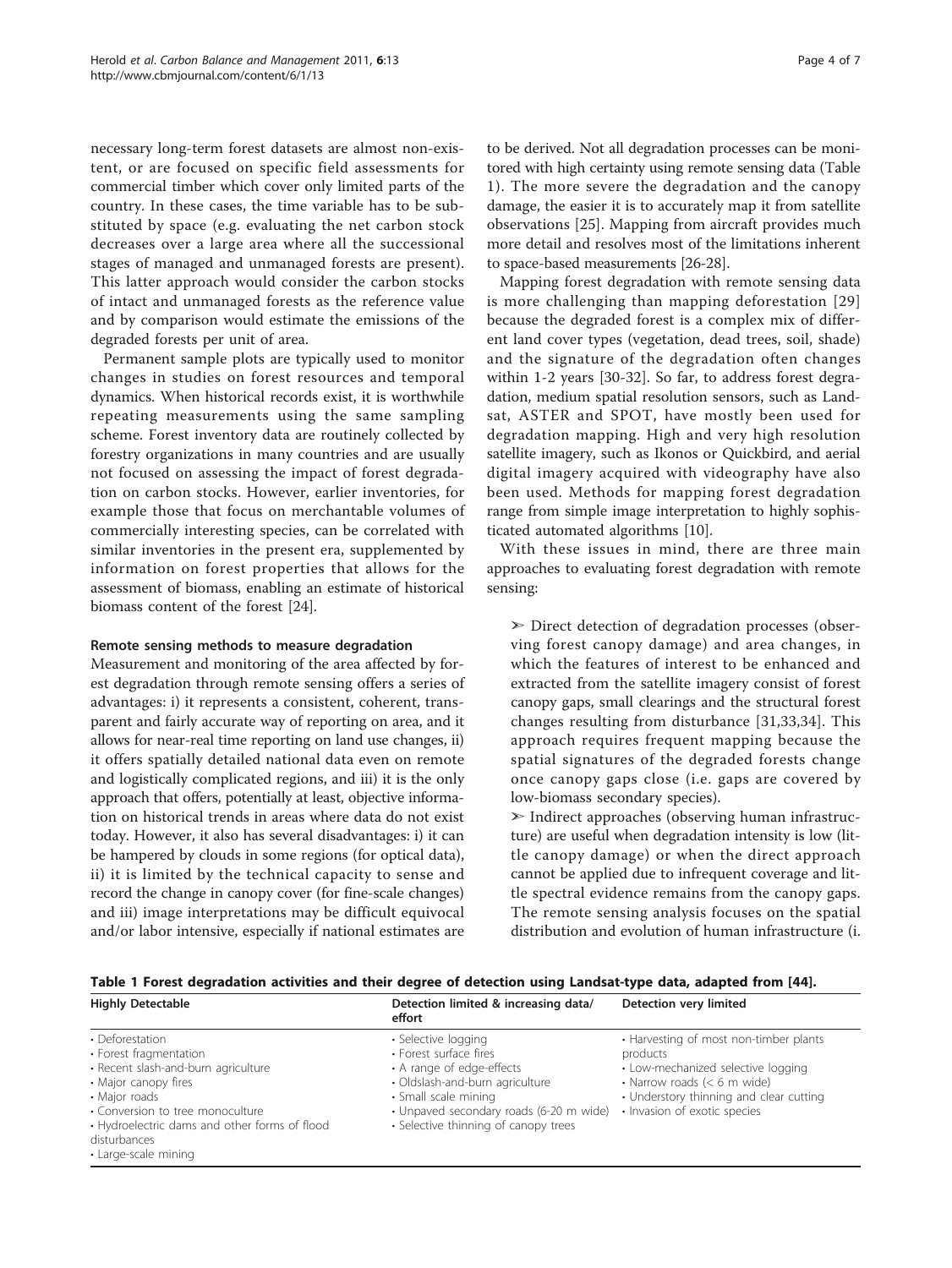e. roads, population centers), which is used as a proxy for newly degraded areas [\[35,36](#page-6-0)]. This method works best to map newly degraded forest areas but is less effective for repeated degradation.

➣ Monitoring carbon emissions from biomass burning. This approach includes three primary categories: detection of active fires, mapping of post-fire burned areas (fire scars) and fire characterization (e.g. fire severity, energy released). For the purposes of emission estimation, the latter two categories, described in GOFC-GOLD (2010), are more relevant. The 'bottom up' method [[37\]](#page-6-0) uses the area affected by fire, the fuel loading per unit area, the proportion of biomass consumed as a result of fire (combustion factor) and the emission factor. A recently proposed alternative is directly to measure the power emitted by actively burning fires and to derive from this value the total biomass consumed [[38,39\]](#page-6-0). However, this approach is less suitable for historical periods.

## Conclusions

Many developing countries will not have the data and capacities to provide suitable carbon emissions estimates on all types of forest degradation for historical periods [[40](#page-6-0)]. Table 2 provides an overview of data source options for different degradation processes and drivers. Estimation of forest carbon changes in from historical degradation processes are unlikely to be able to rely on existing past data in many countries as there are little or no historical field data available. Remote sensing to establish extend and recent carbon density determination remains the only source to provide data for assessing past trends. This is particularly evident for degradation associated with local markets and subsistence, where the historical field data sources are generally rare and where remote sensing approaches have limited ability to provide information based on archived data. In this case, historical reference emission levels can hardly be established, particularly at the national level.

Historical monitoring of industrial/commercial extraction of forest products can benefit from the use of archived satellite data, which could be analyzed with the support of other data sources such as forestry concession data. Specific emission factors can be estimated from present-day data on carbon stock losses due to similar degradation processes (i.e. as occurring at present) and by studying their chronosequences, applied consistently for historically periods with suitable activity data. In this case the estimation of historical reference emissions is driven by the activity data. A similar approach could be applied for the case of fires.

Table 2 is focused on the changes in the aboveground carbon pool, which is perhaps the most recognized and obvious carbon pool to estimate [[41](#page-6-0)]. It is to be recognized that measuring the carbon stock changes caused by forest degradation in each pool within a country at consistent levels of detail and accuracy is unlikely to be possible. It may be advisable to focus monitoring on the most important categories (i.e. through an IPCC key source category analysis) and on specific areas within the country. This would help to make the monitoring more targeted and efficient, capturing the most important components [[18,23\]](#page-5-0). In this context, there is a need to explore advanced approaches for spatial-temporal field sampling schemes, incorporating types of forest degradation by intensity and age, and integrating them

Table 2 Options for estimating activity data and emission factors for historical degradation on the national level beyond the use of default data (Tier 1)

| Activity and driver of forest<br>degradation                                                         | Suitable and available data sources for activity<br>data (on national level)                                                                                                                                                                                                                     | Suitable and available data sources for emission<br>factors (on national level)                                                                                                                                                                                                                                                      |
|------------------------------------------------------------------------------------------------------|--------------------------------------------------------------------------------------------------------------------------------------------------------------------------------------------------------------------------------------------------------------------------------------------------|--------------------------------------------------------------------------------------------------------------------------------------------------------------------------------------------------------------------------------------------------------------------------------------------------------------------------------------|
| Extraction of forest products for<br>subsistence and local markets, such<br>as fuelwood and charcoal | • Limited historical data<br>• Information from local scale studies or national<br>proxies (i.e. population growth and wood demand), if<br>available<br>• Only long-term cumulative changes may be observed • Emission factors can be measured at present time<br>from historical satellite data | • Limited historical data<br>• Information from local scale studies, community-<br>based monitoring or permanent sample plots, if<br>available<br>and applied consistently for historical periods with<br>suitable activity data                                                                                                     |
| Industrial/commercial extraction of<br>forest products such as selective<br>logging                  | • Historical satellite data (Landsat time series) analysed<br>with concession areas<br>• Direct approach should be explored for recent years<br>(i.e. since year circa-2000, depending on national<br>coverage) and indirect approach for longer periods<br>(back to 1990)                       | • National forest inventories and harvest estimates<br>from commercial forestry (i.e. company records of<br>wood volume extracted in selective logging activities<br>in the past), if available<br>• Emission factors can be measured today and can be<br>applied consistently for historical periods with suitable<br>activity data |
| Other disturbances such as<br>(uncontrolled) wildfires                                               | • Historical satellite-based fire data records (since 2000)<br>to be analysed with Landsat-type data                                                                                                                                                                                             | • Emission factors can be measured today and can be<br>applied consistently for historical periods with suitable<br>activity data                                                                                                                                                                                                    |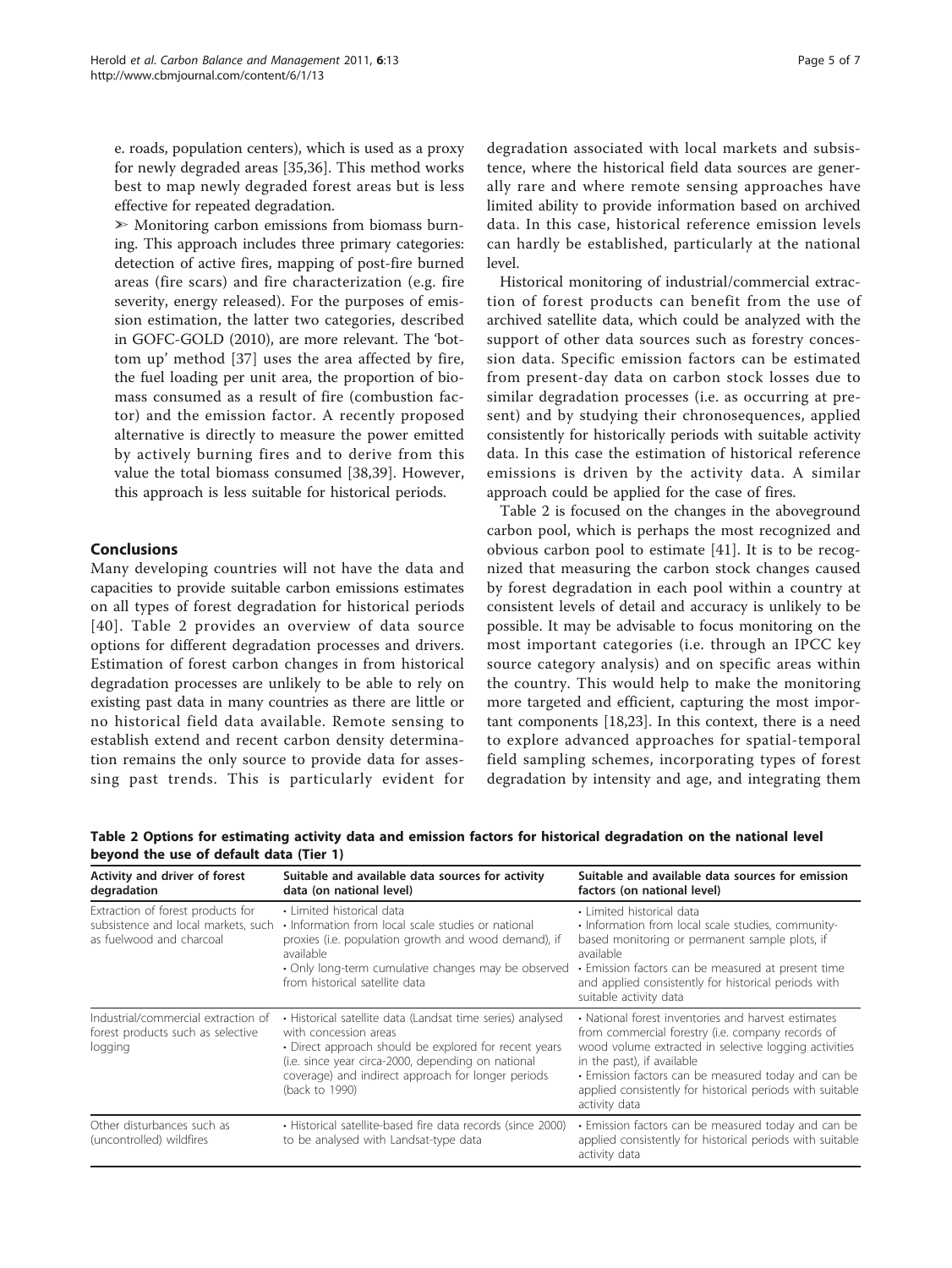<span id="page-5-0"></span>with historical remote sensing data. In addition, we would also like to point out some examples on how uncertainties can be handled in a REDD+ implementation context [[42,43](#page-6-0)].

#### Acknowledgements

This review builds upon a special study on forest degradation funded by the FAO Forest Resources Assessment. The authors gratefully acknowledge the support of NORAD for the CIFOR Global Comparative Study on REDD, under which parts of this research were carried out.

#### Author details

<sup>1</sup>Wageningen University. Center for Geoinformation, Droevendaalsesteeg 3, 6708 PB Wageningen. The Netherlands. <sup>2</sup>UN-REDD Programme. FAO MRV team. Viale delle Terme di Caracalla 15, 00100 Rome. Italy. <sup>3</sup>Bureau of Climate Change, Forestry and Forest Products Research Institute. 1 Matsunosato, Tsukuba, 305-8687. Japan. <sup>4</sup>UN-REDD Vietnam Programme. 172 Ngoc Khanh, #805. Ba Dinh, Ha Noi. Vietnam. <sup>5</sup>Carnegie Institution. 260 Panama Street. Stanford, CA 94305. USA. <sup>6</sup>IMAZON, Rua Domingos Marreiros 2020, Fátima 66.060-160, Belém, Pará. Brazil. <sup>7</sup>Centro de Investigaciones en Geografía Ambiental, Universidad Nacional Autonoma de México, Campus Morelia, Antigua Carretera a Patzcuaro 8701, CP 58190, Morelia. México. <sup>8</sup>FAO Forest Resources Assessment team, Viale delle Terme di Caracalla 15. 00100 Rome. Italy.

#### Authors' contributions

MH and RMRC led the review and the drafted the majority of the manuscript. DM, YH, PVL, GPA, CS, MS, VA and KMD conceived the study, added to the review and contributed to the manuscript. All authors read and approved the manuscript.

#### Competing interests

The authors declare that they have no competing interests.

Received: 14 August 2011 Accepted: 24 November 2011 Published: 24 November 2011

#### References

- 1. Nabuurs GJ, Masera O, Andrasko K, Benitez-Ponce P, Boer R, Dutschke M, Elsiddig , Ford-Robertson J, Frumhoff P, Karjalainen T, et al: Forestry. In Contribution of Working Group III to the Fourth Assessment Report of the Intergovernmental Panel on Climate Change. Edited by: Metz B, Davidson OR, Bosch PR, Dave R, Meyer LA. Cambridge, United Kingdom and New York, NY, USA: Cambridge University Press; 2007:.
- FAO (Food and Agricultural Organization): Global Forest Resources Assessment 2005. Progress towards sustainable forest. Rome, Italy; 2006.
- 3. MEA (Millenium Ecosystem Assessment): Ecosystems and human wellbeing: Scenarios. Findings of the Scenarios Working Group Washington D.C., USA; 2005.
- 4. FAO (Food and Agricultural Organization): Summaries of FAO's work in forestry. 2006 [[http://www.fao.org/forestry/news/48691/en/\]](http://www.fao.org/forestry/news/48691/en/).
- 5. Asner GP, Rudel TK, Aide TM, Defries R, Emerson R: [A contemporary](http://www.ncbi.nlm.nih.gov/pubmed/20078639?dopt=Abstract) [assessment of change in humid tropical forests.](http://www.ncbi.nlm.nih.gov/pubmed/20078639?dopt=Abstract) Conservation Biology 2009, 23:1386-1395.
- Dwyer E, Pereira JMC, Grégoire JM, Dacamara CC: Characterization of the spatio-temporal patterns of global fire activity using satellite imagery for the period April 1992 to March 1993. Journal of Biogeography 2000, 27:57-69.
- 7. Giglio L, Csiszar I, Justice CO: Global distribution and seasonality of active fires as observed with the Terra and Aqua Moderate Resolution Imaging Spectroradiometer (MODIS) sensors. Journal of Geophysical Research Biogeosciences 2006, 111:G02016.
- 8. Negrón-Juárez RI, Chambers JQ, Guimaraes G, Zeng H, Raupp CFM, Marra DM, Ribeiro GHPM, Saatchi SS, Nelson BW, Higuchi N: Widespread Amazon forest tree mortality from a single cross-basin squall line event. Geophysical Research Letters 2010, 37:L16701.
- 9. UNFCCC: Methodological guidance for activities relating to reducing emissions from deforestation and forest degradation and the role of

conservation, sustainable management of forests and enhancement of forest carbon stocks in developing countries, Decision COP 15/4. 2009.

- 10. GOFC-GOLD: A sourcebook of methods and procedures for monitoring and reporting anthropogenic greenhouse gas emissions and removals caused by deforestation, gains and losses of carbon stocks in forest remaining forests, and forestation. GOFC-GOLD Report version COP15-1 edition 2010 [\[http://www.gofc-gold.uni-jena.de/redd/\]](http://www.gofc-gold.uni-jena.de/redd/).
- 11. UNFCCC: Informal meeting of experts on methodological issues related to forest degradation. Chair's summary of key messages. Bonn, October 20-21. 2008 [[http://unfccc.int/methods\\_science/redd/items/4579.php](http://unfccc.int/methods_science/redd/items/4579.php)].
- 12. Obersteiner M, Huettner M, Kraxner F, McCallum I, Aoki K, Böttcher H, Fritz S, Gusti M, Havlik P, Kindermann G, et al: [On fair, effective and](http://www.ncbi.nlm.nih.gov/pubmed/19943927?dopt=Abstract) [efficient REDD mechanism design.](http://www.ncbi.nlm.nih.gov/pubmed/19943927?dopt=Abstract) Carbon Balance and Management 2009, 4:11.
- 13. IPCC (Intergovernmental Panel on Climate Change): Good Practice Guidance on Land Use, Land-Use Change and Forestry.Edited by: Penman J, Gytarsky M, Krug T, Kruger D, PipattiR, Buendia L, Miwa K, Ngara T, Tanabe K, Wagner F. Japan: National Greenhouse Gas InventoriesProgramme. Institute for Global Environmental Strategies (IGES); 2003:[\[http://www.ipcc-nggip.iges.or.jp/public/gpglulucf/gpglulucf\\_contents.](http://www.ipcc-nggip.iges.or.jp/public/gpglulucf/gpglulucf_contents.html) [html\]](http://www.ipcc-nggip.iges.or.jp/public/gpglulucf/gpglulucf_contents.html).
- 14. IPCC (Intergovernmental Panel on Climate Change): IPCC Guidelines for National Greenhouse Gas Inventories, Prepared by the National Greenhouse Gas Inventories Programme.Edited by: Eggleston HS, Buendia L, Miwa K, Ngara T, Tanabe K. IGES, Japan; 2006:[\[http://www.ipcc-nggip.iges.](http://www.ipcc-nggip.iges.or.jp/public/2006gl/vol4.htm) [or.jp/public/2006gl/vol4.htm](http://www.ipcc-nggip.iges.or.jp/public/2006gl/vol4.htm)].
- 15. IPCC (Intergovernmental Panel on Climate Change): Definitions and Methodological Options to Inventory Emissions from Direct Humaninduced Degradation of Forests and Devegetation of Other Vegetation Types.Edited by: Penman J, Gytarsky M, Krug T, Kruger D, Pipatti R, Buendia L, Miwa K, Ngara T, Tanabe K, Wagner F. Kanagawa, Japan: IPCC-IGES; 2003: [[http://www.ipcc-nggip.iges.or.jp/public/gpglulucf/degradation.html\]](http://www.ipcc-nggip.iges.or.jp/public/gpglulucf/degradation.html).
- 16. Lund H: What is a degraded forest. Gainesville, VA. USA: Forest Information Services; 2009 [[http://home.comcast.net/~gyde/2009forest\\_degrade.doc](http://home.comcast.net/~gyde/2009forest_degrade.doc)].
- 17. Simula M: Towards defining forest degradation: comparative analysis of existing definitions. Forest Resources Assessment. Working Paper 154 Rome, Italy: FAO; 2009 [\[ftp://ftp.fao.org/docrep/fao/012/k6217e/k6217e00.](ftp://ftp.fao.org/docrep/fao/012/k6217e/k6217e00.pdf) [pdf](ftp://ftp.fao.org/docrep/fao/012/k6217e/k6217e00.pdf)].
- 18. Herold M, Skutsch M: Monitoring, reporting and verification for national REDD + programmes: Two proposals. Environmental Research Letters 2011, 6:014002.
- 19. UNFCCC: Outcome of the work of the Ad Hoc Working Group on longterm Cooperative Action under the Convention - Policy approaches and positive incentives on issues relating to reducing emissions from deforestation and forest degradation in developing countries; and the role of conservation, sustainable management of forests and enhancement of forest carbon stocks in developing countries. UNFCCC COP 16 Cancun 2010.
- 20. Keller M, Asner GP, Blate G, McGlocklin J, Merry F, Peña-Claros M, Zweede J: Timber production in selectively logged tropical forests in South America. Frontiers in Ecology and the Environment 2007, 5:213-216.
- 21. Nepstad DC, Veríssimo A, Alencar A, Nobre C, Lima E, Lefebvre P, Schlesinger P, Potter C, Moutinho P, Mendoza E, et al: Large-scale impoverishment of amazonian forests by logging and fire. Nature 1999, 398:505-508.
- 22. Wilkie D, Shaw E, Rotberg F, Morelli G, Auzel P: Roads, development, and conservation in the Congo basin. Conservation Biology 2000, 14:1614-1622.
- 23. Maniatis D, Mollicone D: [Options for sampling and stratification for](http://www.ncbi.nlm.nih.gov/pubmed/21187009?dopt=Abstract) [national forest inventories to implement REDD+ under the UNFCCC.](http://www.ncbi.nlm.nih.gov/pubmed/21187009?dopt=Abstract) Carbon Balance and Management 2010, 5:9.
- 24. Maniatis D, Malhi Y, Andre LS, Mollicone D, Barbier N, Saatchi S, Henry M, Tellier L, et al: Evaluating the Potential of Commercial Forest Inventory Data to Report on Forest Carbon Stock and Forest Carbon Stock Changes for REDD+ under the UNFCCC. International Journal of Forestry Research 2011, 2011.
- 25. Coops N, Wulder M, White J: Identifying and describing forest disturbance and spatial pattern: Data selection issues and methodological implications. In Forest Disturbance and Spatial Pattern: Remote Sensing and GIS Approaches. Edited by: Wulder M, Franklin S. Boca Raton, Florida, USA: Taylor and Francis; 2007:264.